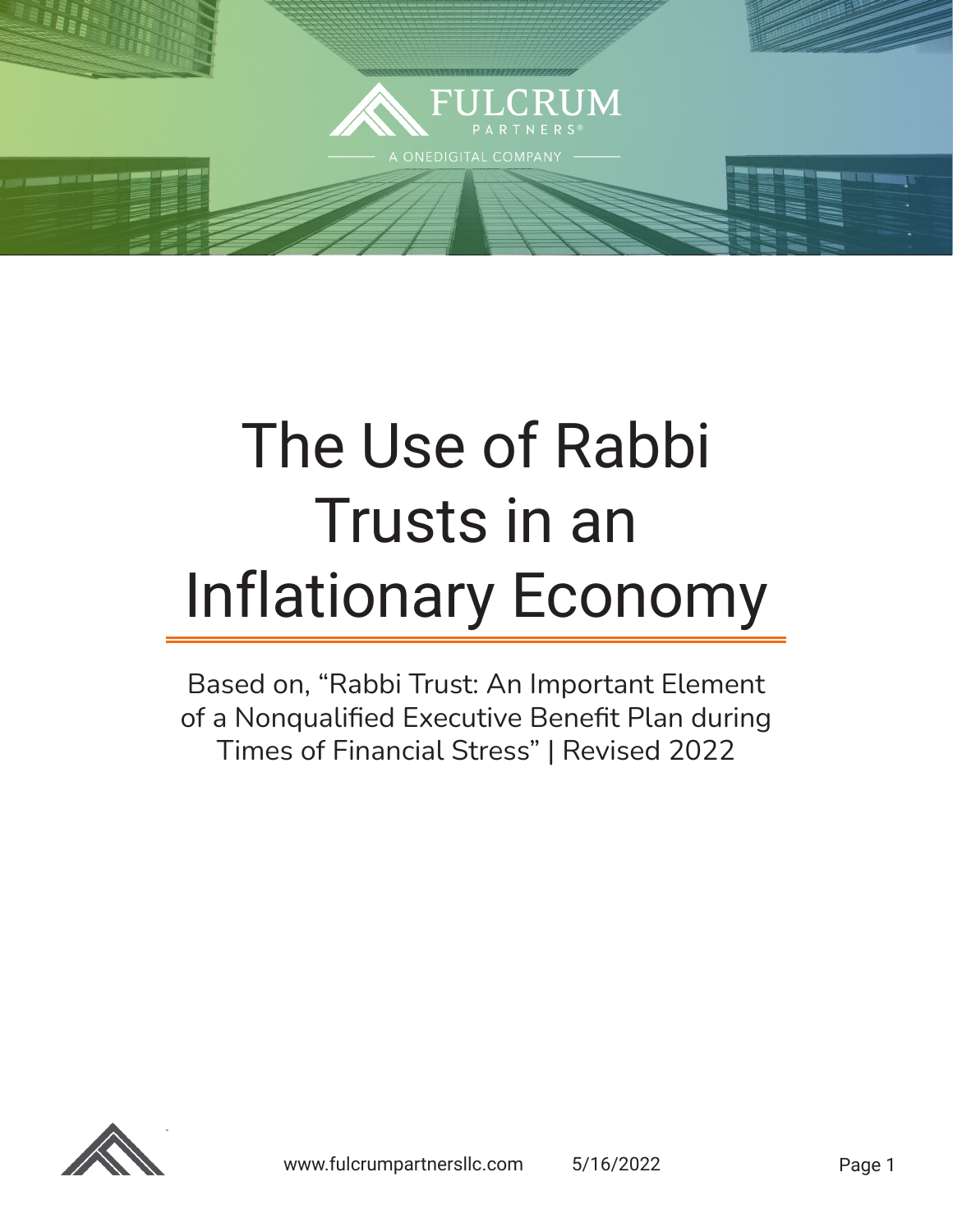

## **Overview**

The use of nonqualified executive benefit plans, particularly deferred compensation plans, can be a critically important component of an executive's total reward package. Nonqualified plans are widely used across corporate America, and various surveys show a prevalence rate between 85 and 95 percent, depending on the survey. The benefits to the executive who participates in a nonqualified plan are numerous.

[Nonqualified deferred compensation plans \(NQDC\)](https://fulcrumpartnersllc.com/409a-nonqualified-deferred-compensation/) offer a tremendous opportunity to increase the voluntary pre-tax deferral of compensation for retirement or short-term needs, such as saving for the college education of the plan participant's children. From the plan sponsor's perspective, nonqualified plans help retain, reward, and incentivize the valued members of their leadership team through the development of performance-based retirement incentives.

In a stable economy, senior Human Resource leaders typically use a nonqualified plan to ensure their management and leadership teams are focused on the values and corporate objectives at the core of a company's culture. The efficient funding of the plan to minimize the profit and loss (P&L) impact of offering the plan may be an issue that receives the attention of the CFO quarterly, semi-annually, or annually.

Through decades of experience, our team has observed that the security of the nonqualified plan often receives attention only when:

- A new plan is implemented
- Upon a prospective change in control
- In times of financial crisis

#### **Why Plan Sponsors are Concerned Now**

The security of nonqualified plans received significant attention following the 9/11 terrorist attacks and in the early months of the 2008 financial crisis. Although the full economic impact of the COVID-19 pandemic, the compromised supply chain, and our current inflationary economy is not known, plan sponsors understandably are once again concerned about the security of their nonqualified plans.

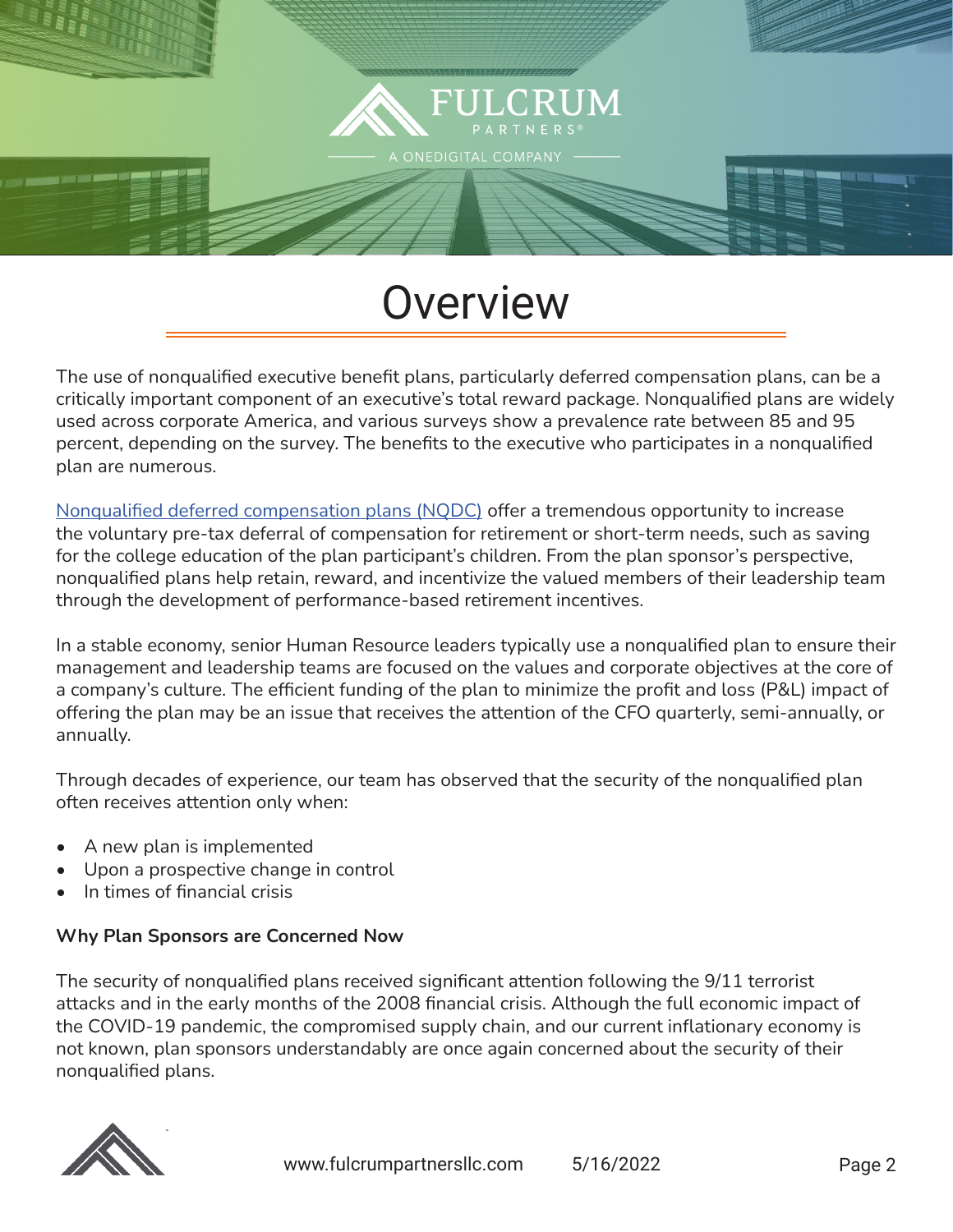

This paper provides, in brief form, an overview of nonqualified plan benefit security issues that are important to review during financial or economic turmoil. In particular, the paper focuses on **rabbi trusts, which are the primary benefit security tools available to nonqualified plan sponsors.**

#### **Rabbi Trusts**

By design, nonqualified benefit plans will never have the benefit security provided to  $ERISA<sup>1</sup>$ qualified plans such as 401(k) plans. However, strategic tools, including rabbi trusts, are available to plan sponsors to protect nonqualified plan participants following a change in control or change of heart, which is the employer's unwillingness to pay benefits before a bankruptcy proceeding. A rabbi trust cannot protect plan participants if the plan sponsor becomes insolvent or enters into bankruptcy proceedings. However, rabbi trusts are an effective tool to hedge the nonqualified executive benefit plan's liabilities and protect these assets from all events other than insolvency or bankruptcy.

All rabbi trusts must be compliant with **IRS Revenue Procedure 92-64**, but a well-drafted rabbi trust will go beyond this document with valuable features for the plan sponsors while still being compliant with Revenue Procedure 92-64. These features may also tie specifically to the plan document and decisions offered to plan participants at the time of enrollment into the nonqualified plan.

Plan sponsors should review their trust agreements to ensure they will meet their post-change of control requirements and, at the same time, provide adequate protection to the plan participants.

Specific features for consideration include the following:

- Mandatory Funding upon a Change in Control. Full funding of a trust equal to the plan liabilities should also be a trust agreement requirement. Full funding should be mandated to occur 30 days before the change in control. Additionally, trust funding at 110 percent of plan liabilities is common to provide for trust administrative and legal expenses, should any arise.
- Post Change in Control Trust Administration and Benefit Entitlement Decisions. Decisions concerning the administration of the trust, benefit entitlements, and investments should be made by an individual or group independent of the acquiring company (NewCo). The trustee mustn't

1 The Employee Retirement Income Security Act of 1974 (ERISA). More information: https://www.dol. gov/general/topic/health-plans/erisa

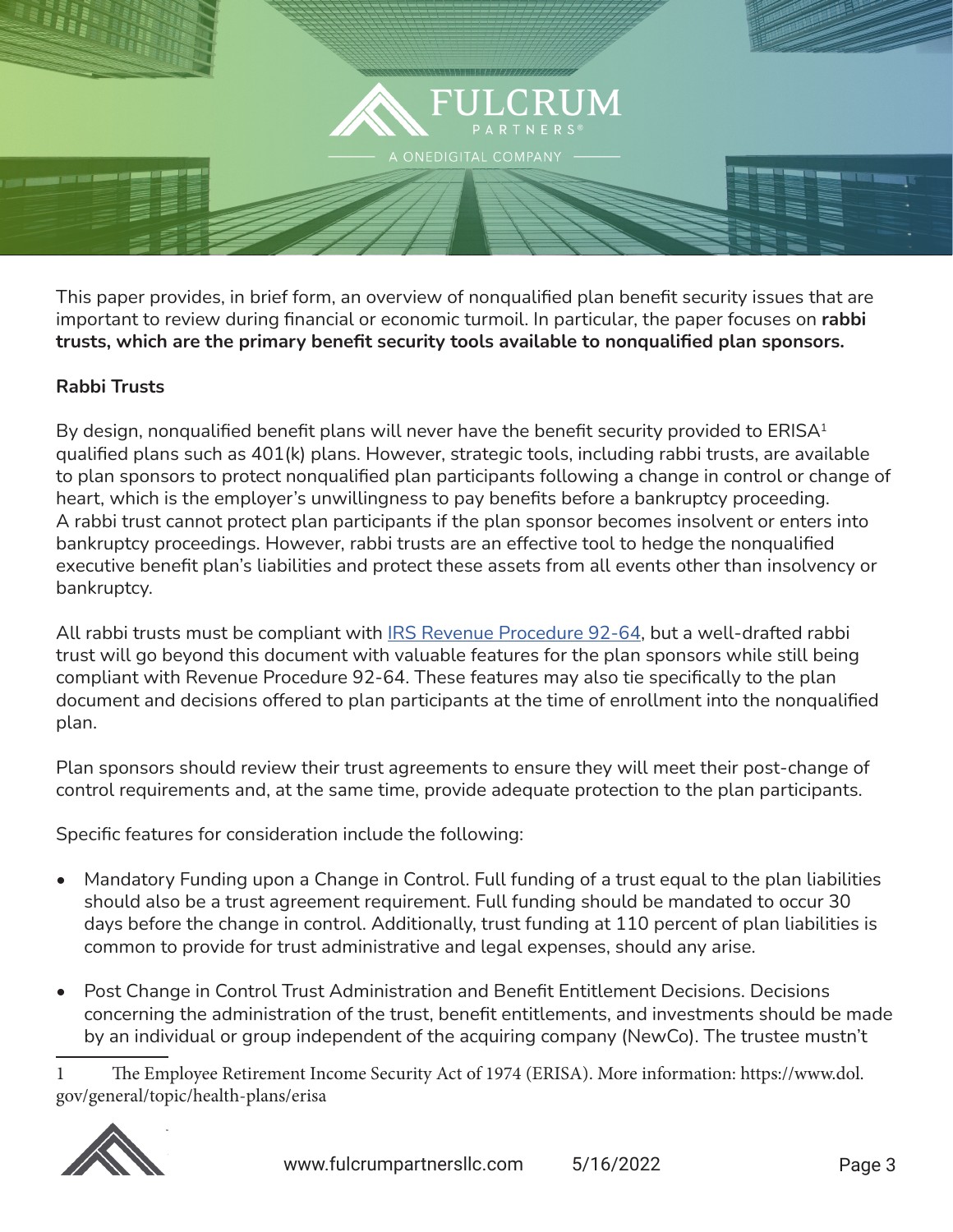

be unduly influenced by NewCo or coerced to change investments or move assets from the trust, which could hurt plan participants whose benefits are dependent on the trust. This change in control function should be included in the trust agreement, with responsibility going to an independent third-party fiduciary or to a group such as a committee responsible for overseeing the plan and trust before the change in control.

• Termination of the Trust. The trust agreement should not provide for post-change in control termination of the trust without written approval from a majority or two-thirds of the participants. NewCo may want to merge trusts following a change in control which could be allowed. Still, the assets of the acquired trust should be held in a separate trust sub-account with protections maintained for trust administration and benefit entitlement decisions as described above.

> While the best rabbi trust agreement will never provide complete security of a nonqualified plan account in the event of an employer's insolvency, a welldesigned trust agreement can provide significant protection in the event of a change of heart, change in management, or change in control.

#### **Other Key Components of Rabbi Trusts**

Several other important features are commonly found in well-crafted trust agreements. Our executive benefits specialists are experienced in benefit security issues for nonqualified plans. We can assist in reviewing your current trust agreement to help ensure it will maximize benefit security for your plan participants, given the constraints of IRS regulations. Additionally, we can review the assets held in the trust to help ensure the performance of the assets is effectively matching the liabilities of the plan and mitigating to the maximum extent possible the P&L cost of maintaining the plan for the company's most valuable employees.

Finally, as stated above, the long-term impact of the COVID-19 pandemic on the nation's economy cannot be predicted. Before this crisis, corporations across America benefited from one of the longest bull markets in U.S. history, and until recently, balance sheets reflected the strength of the economy.

Whether corporate balance sheets weather the current economy or reflect its impact, questions will arise about IRS requirements to terminate a nonqualified benefit plan and distribute account

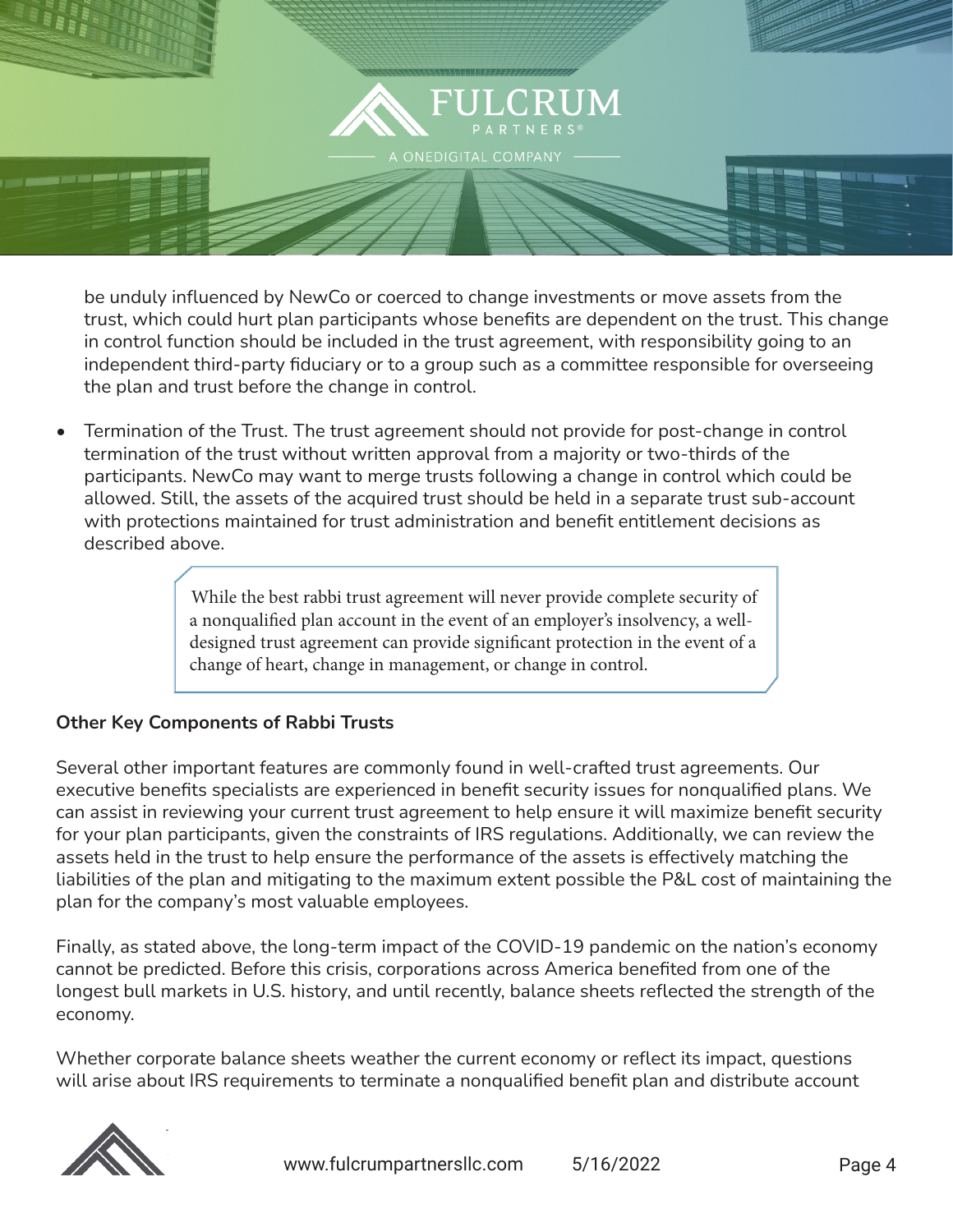

balances to plan participants. Ultimately, very few plan sponsors will take any action in this regard. Given that the question of terminating the plan will undoubtedly arise let's review the regulations for termination of a nonqualified plan.

Two primary events allow for the termination of a nonqualified plan:

- Upon the Occurrence of a Change in Control Event. A plan sponsor can terminate and liquidate a nonqualified plan within 30 days before or within 12 months following a change in control event.
- Termination of all Arrangements of the Same Type. A plan sponsor may terminate a plan provided that:

i. The termination or liquidation does not occur proximate to a downturn in the financial health of the plan sponsor,

ii. All nonqualified deferred compensation arrangements that are similar in type (i.e., elective account balance plans) are terminated concerning all participants,

iii. No payments are made in the first 12 months following the decision to terminate the plan other than payments called for under the terms of the plan document,

iv. All payments are made within 24 months of the decision to terminate the plan, and,

v. The employer does not adopt a new plan for three years following the date of the termination.

For all your concerns or questions, the team at Fulcrum Partners, a OneDigital Company, is available to provide further clarity for your nonqualified plans and associated trust agreements.

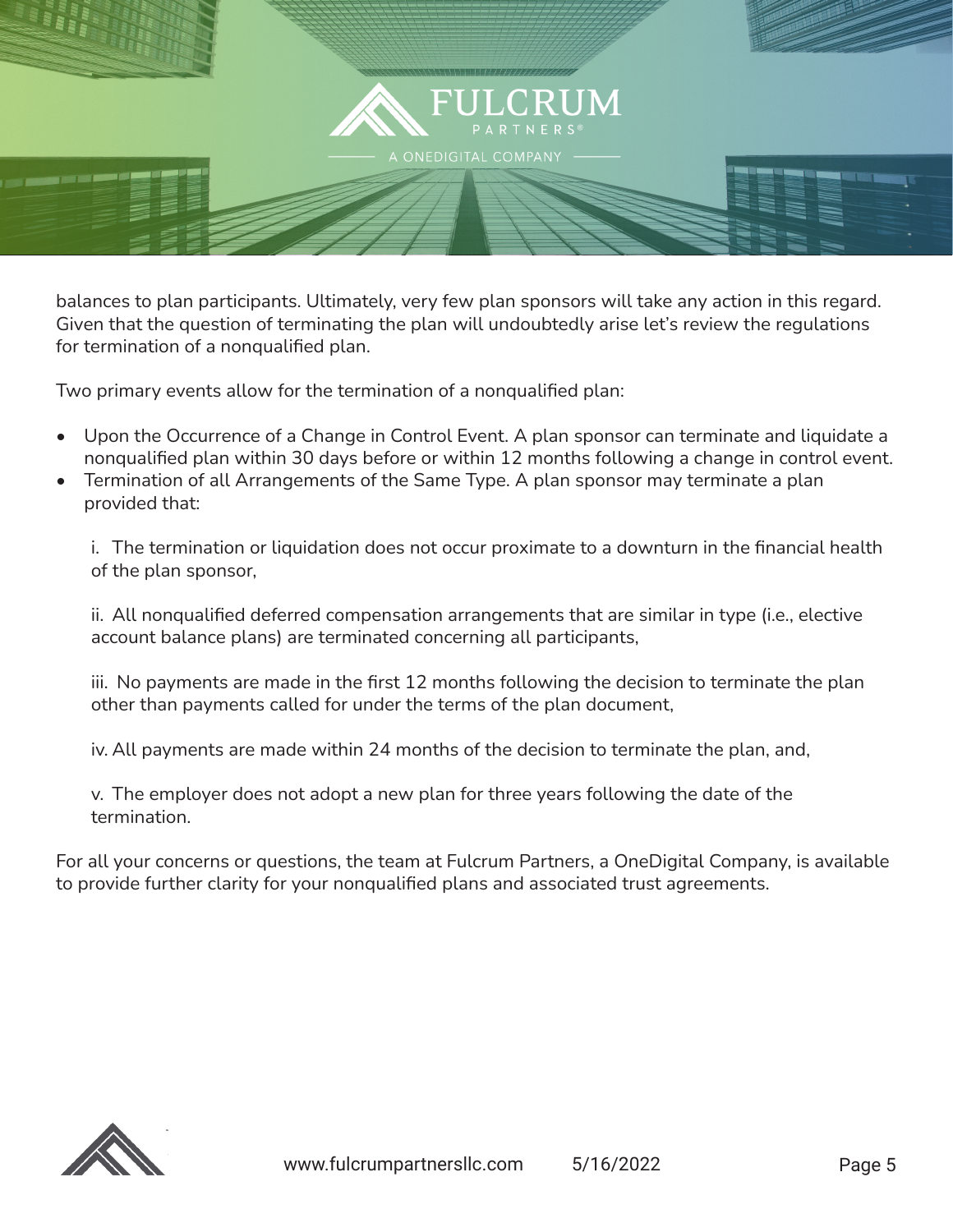

# **CONTACT**



### **Mike Powers**

Managing Director 2755 Broadmore Lane Westlake, OH 44145

#### [mike.powers@fulcrumpartnersllc.com](mailto:mike.powers%40fulcrumpartnersllc.com?subject=)

O: 440.360.7230 C: 216.262.7429

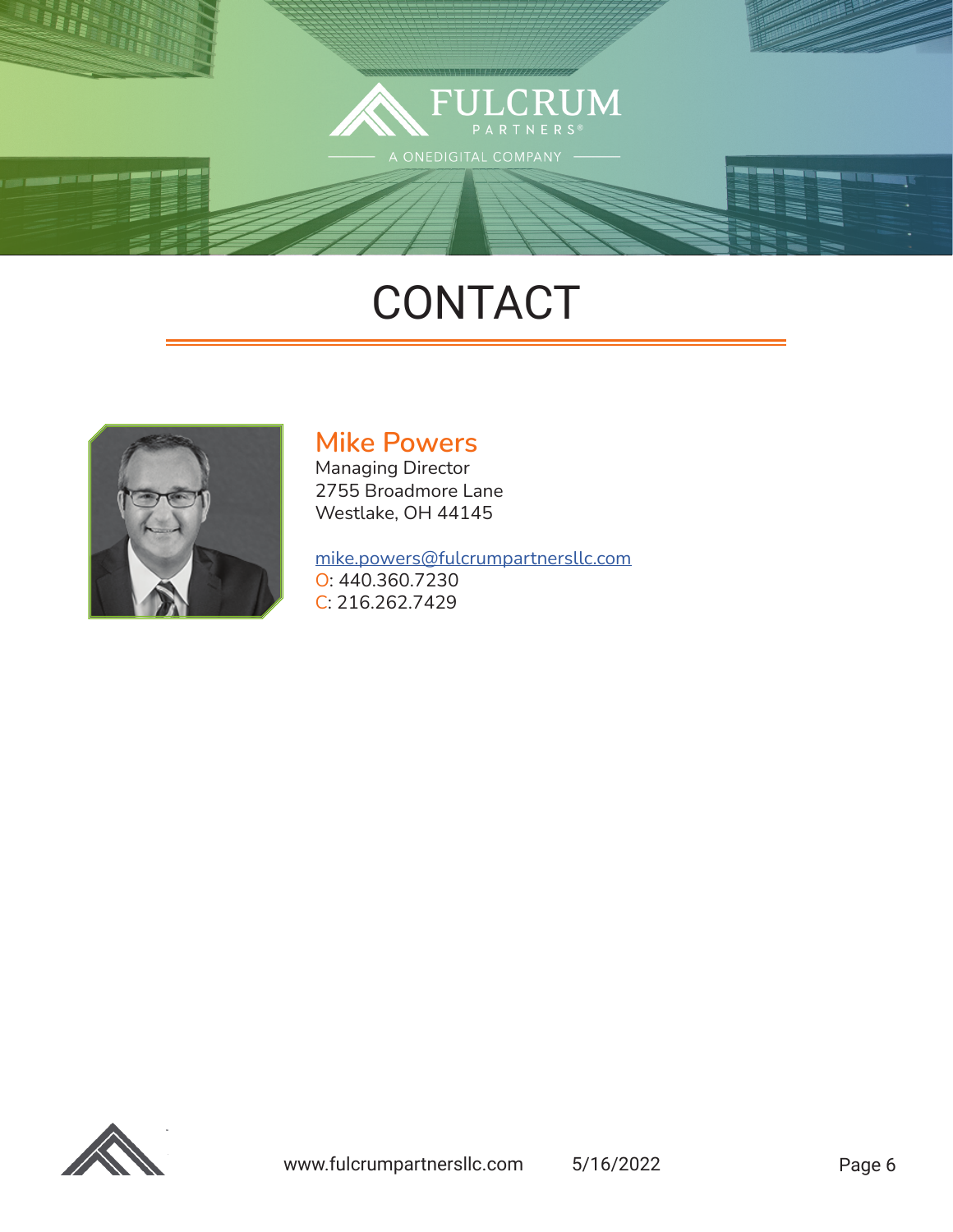

### **EXPERTISE that INSTILLS CONFIDENCE®**

Check the background of the Fulcrum Partners investment professionals on **[FINRA](http://www.finra.org)'s** BrokerCheck.

This material has been prepared for informational purposes only, and is not intended to provide, and should not be relied on for, accounting, legal or tax advice. Any tax advice contained herein is of a general nature. You should seek specific advice from your tax professional before pursuing any idea contemplated herein.

Securities offered through Lion Street Financial, LLC (LSF) and Valmark Securities, Inc. (VSI), each a member of **[FINRA](https://protect-us.mimecast.com/s/nxelC5yxV7HvZPxxUzsRgl?domain=nam10.safelinks.protection.outlook.com)** and **SIPC**. Investment advisory services offered through Lion Street Advisors, LLC (LSA) and Valmark Advisers, Inc. (VAI), each an SEC registered investment advisor. Please refer to your investment advisory agreement and the Form ADV disclosures provided to you for more information. VAI/VSI and LSF/LSA are non-affiliated entities and separate entities from OneDigital and Fulcrum Partners.

Unless otherwise noted, VAI/VSI, LSF/LSA are not affiliated, associated, authorized, endorsed by, or in any way officially connected with any other company, agency or government agency identified or referenced in this document.

> [Lion Street Advisors](https://lionstreet.com/wp-content/uploads/2021/05/Lion-Street-Advisors-Form-CRS-2020-10-30.pdf) [Lion Street Financial](https://lionstreet.com/wp-content/uploads/2021/05/Lion-Street-Financial-Form-CRS.pdf)